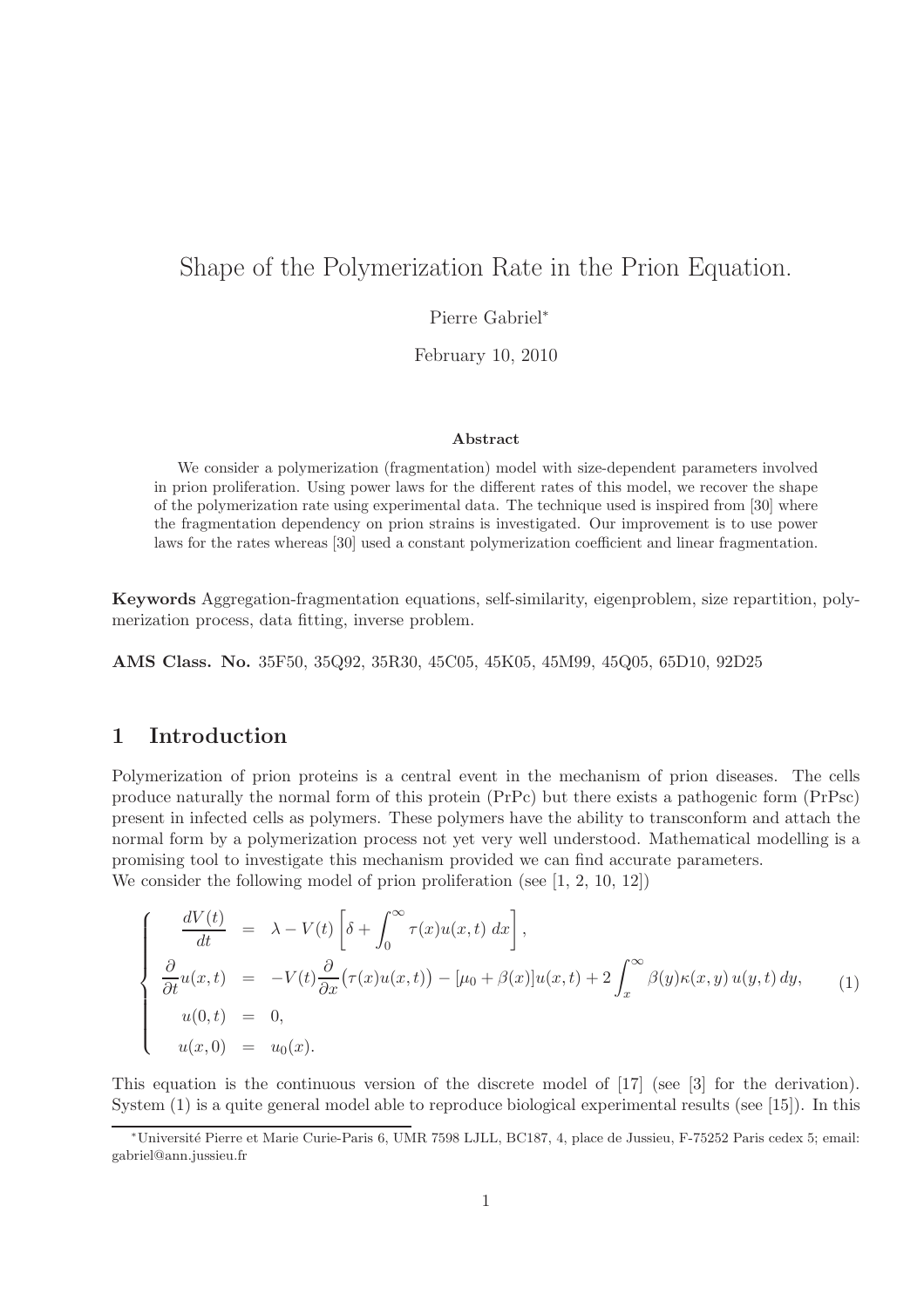equation,  $V(t)$  is the quantity of PrPc which is produced by the cell with a rate  $\lambda$ , and degraded with the rate  $\delta$ . The quantity of aggregates of PrPsc with size x at time t is denoted by  $u(x, t)$ . Polymers of PrPsc can attach monomers (PrPc) with rate  $\tau$  and can split themselves in two smaller polymers with rate  $\beta$ . To fit with experimental observations [29], the polymerization and fragmentation rates should depend on the polymer size x (see [1, 2]). When fragmentation occurs, a polymer of size y produces two pieces of size x and  $y - x$  with the probability  $\kappa(x, y)$ . The natural assumptions (see [20, 21, 24, 12]) on the kernel  $\kappa$  are then

$$
Supp \kappa = \{(x, y), 0 \le x \le y\}
$$

since fragmentation produces smaller aggregates than the initial one,

$$
\forall y > 0, \quad \int \kappa(x, y) dx = 1 \qquad (\kappa(\cdot, y) \text{ is a probability measure}) \tag{2}
$$

and

$$
\forall x \le y, \quad \kappa(x, y) = \kappa(y - x, y) \tag{3}
$$

because of indistinguishability of the two pieces of sizes x and  $y-x$  after fragmentation. A consequence of the two assumptions (2) and (3) is that the mean size of the fragments obtained from a polymer of size  $y$  is  $y/2$ 

$$
\forall y, \quad \int x \kappa(x, y) \, dx = \frac{y}{2}.\tag{4}
$$

In the discrete model of  $[16, 17, 18]$ , a critical size n of polymers is considered. Under this size, the polymers are unstable so the proteins that compose them go back to their normal form PrPc. This effect is taken into account in the continuous model of [10, 11] with the critical size  $x_0$ . As a consequence, there is one more integral term of apparition of monomers in the equation on V. Nevertheless, even if  $n > 0$  in the discrete model, the value of  $x_0$  can be taken equal to 0 in the continuous one as justified in [3]. Then the fact that small polymers are unstable, and so do not exist, is taken into account by the bounday condition  $u(0, t) = 0$ . The parameter  $\mu_0$  is a death term which will be discussed later.

In the article [30], model (1) with the specific parameters of [6, 10, 11, 16, 17, 18] is used. It assumes that the polymerization rate does not depend on polymer size  $(\tau(x) \equiv \tau_0)$  and the fragmentation is described by  $\beta(x) = \beta_0 x$  and  $\kappa(x, y) = 1$ <sub>0≤x≤y</sub><sup>1</sup>. In this case, equation (1) can be reduced to a nonlinear system of ODEs (see [6, 10, 11] or even [16, 17, 18]). This system is used in [30] to investigate the parameters involved in the so-called "prion strain phenomenon". This phenomenon is the ability of the same encoded protein to encipher a multitude of phenotypic states. Prion strains are characterized by their incubation period (time elapsed between experimental inoculation of the PrPsc infectious agent and clinical onset of the disease) and their lesion profiles (patterns produced by the death of neurones) in brain [9]. A reason for the strain diversity can be that there exist various conformation states of PrPsc, namely various misfoldings of the prion protein, which lead to various biological and biochemical properties [22, 27]. These different conformations could be characterizable by their different stability against denaturation. Indeed, recent studies on prion disease have confirmed that the incubation time is related not only to the quantity of pathogenic protein inoculated  $(\int u_0(x) dx)$ and the level of expression of PrPc  $(\lambda)$ , but also to the resistance of prion strains against denaturation [14] in terms of the concentration of guanide hydrochloride (Gdn-HCl) required to denaturate 50% of the disease-causing protein. Other studies have highlighted a strong relationship between the stability of the prion protein against denaturation and neuropathological lesion profiles [13, 28]. A natural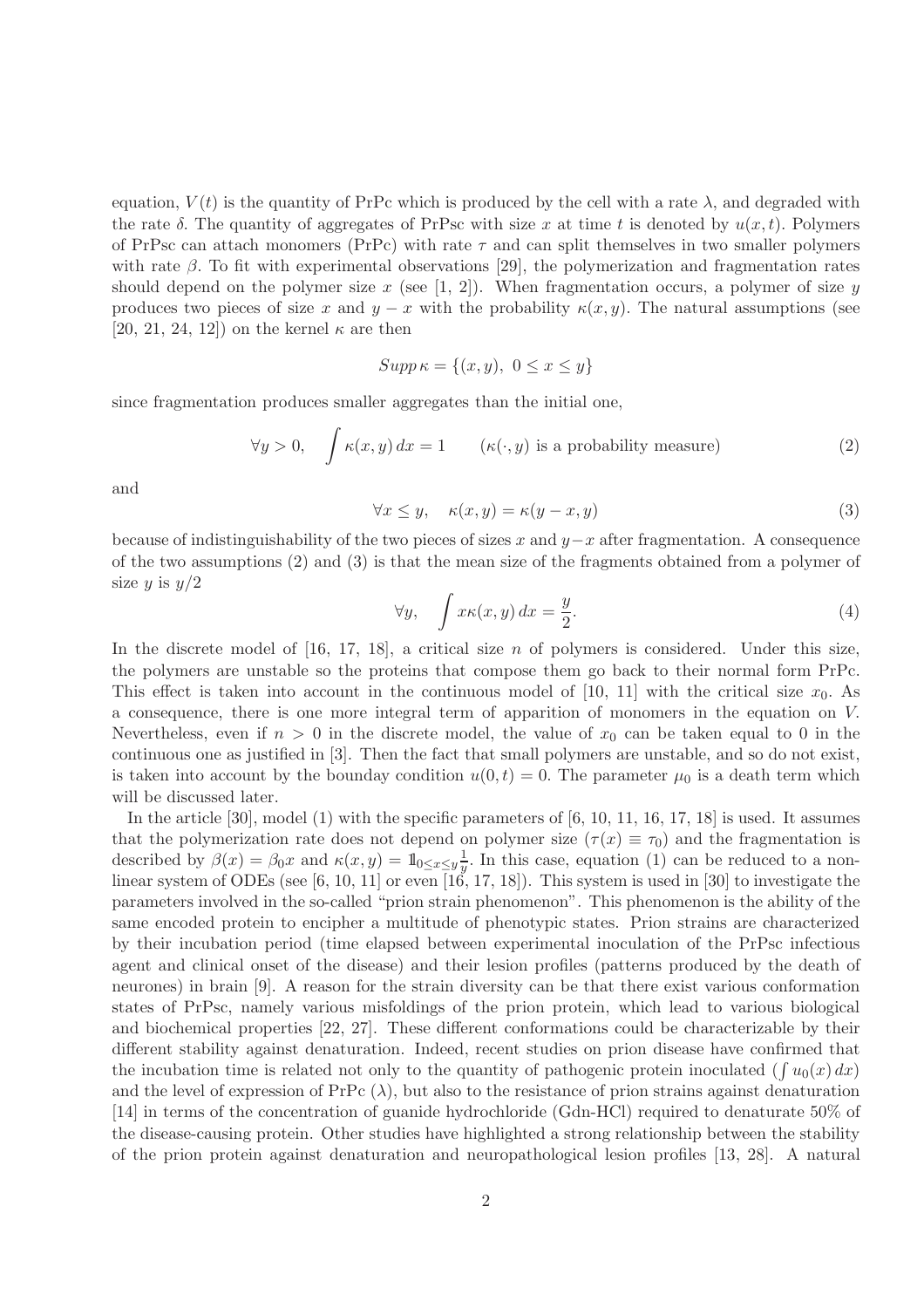question is then to know how the conformation states of the PrPsc protein affect the parameters of model (1) and more precisely which of these parameters is the most strain-dependent. One of the conclusions of [30] is that the key parameter describing strain-dependent replication kinetics is the fibril breakage rate  $\beta_0$ . Using the model, some coefficients already defined in [17] are calculated from experimental data and the dependency between them indicates that the fragmentation rate  $\beta_0$ is the most adapted parameter to be strain-dependent. But, in this framework, the fragmentation dependency is not sufficient to fit precisely the data and the polymerization rate  $\tau_0$  is also assumed to change with the strain. In particular, to keep a one-parameter family of models, the polymerization rate is assumed to depend on the fragmentation one through a power relation

$$
\exists \phi \ s.t. \ \tau_0 = \beta_0^{\phi}.\tag{5}
$$

However, polymerization and fragmentation are two different biochemical processes which have no reason to be linked together.

In this paper we prove that we can get rid of such a relation by considering a larger class of parameters for model  $(1)$ . We take advantage of a general framework developped in  $[1, 2, 12]$ , where coefficients can be more general than in  $[6, 10, 11, 16, 17, 18, 30]$ , and we consider power laws as in  $[7, 8, 12, 19]$ . Thanks to this extension, we find a shape for the polymerization rate allowing us to fit experimental data with only the fragmentation rate dependent on strain. The experimental data we use are the stability against denaturation G and the growth rate of the quantity of PrPsc  $(r)$  which is linked to the incubation time. These data are strain-dependent and we can find in [30] estimated empirical values for different strains. In Section 2 we present the class of coefficients we consider and give the necessary assumptions for mathematical investigations. Most of these assumptions are already made in [17, 30] and, thanks to them, we are able to link r and G to the mathematical model. In Section 3 we give the dependency of these parameters on polymerization and fragmentation rates. Then we give a relation between them using the only fragmentation dependency on strain and are able to fit data with an accurate shape of the polymerization rate.

#### 2 Assumptions and Method

To avoid the use of a power relation like (5) between the polymerization and the fragmentation, we allow parameters  $\tau$  and  $\beta$  to depend on the size x with power laws:

$$
\exists \gamma, \nu \text{ and } \beta_0, \tau_0 \text{ s.t., } \forall x > 0, \quad \beta(x) = \beta_0 x^{\gamma} \text{ and } \tau(x) = \tau_0 x^{\nu}.
$$
 (6)

Concerning the fragmentation kernel  $\kappa$ , we assume that there exists a measure  $\kappa_0$  on [0, 1] such that

$$
\forall x, y > 0, \quad \kappa(x, y) = \frac{1}{y} \kappa_0 \left(\frac{x}{y}\right). \tag{7}
$$

Then the natural assumptions on  $\kappa$  become

$$
\int_0^1 \kappa_0(z) \, dz = 1 \quad \text{and} \quad \kappa_0(z) = \kappa_0(1-z). \tag{8}
$$

We assume that the exponents  $\nu$ ,  $\gamma$ , the kernel  $\kappa_0$  and the death rate  $\mu_0$  are strain-independent unlike the "intensities"  $\beta_0$  and  $\tau_0$ . First we look which of  $\beta_0$  and  $\tau_0$  is the most characteristic of the strain.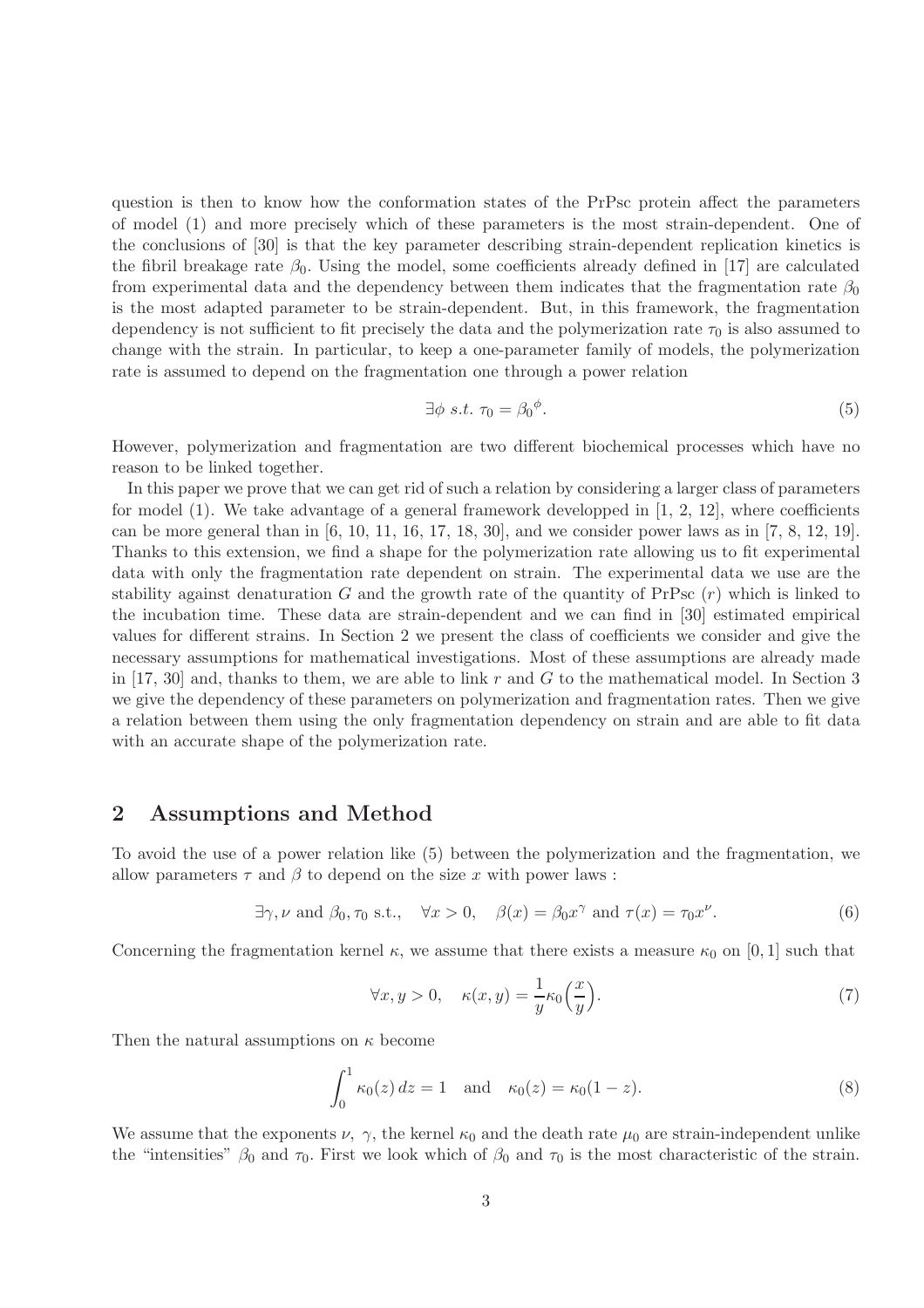Then we find a value of  $\nu$  allowing to fit experimental data as well as [30] but without assumption (5). We will see in Section 3 that the method naturally gives the parameter  $\nu$  because it turns out that  $\gamma$ and  $\kappa_0$  do not appear in the final argument.

The method proposed in [17, 30] is to investigate the dynamics of the system (1) linearized at the disease-free equilibrium. Then we can use the eigenelements as suggested in  $[1, 2]$ . To make this approximation valid, we make some classical assumptions. First we assume that, in the biological experiments (namely before the animal death), the amount of PrPc in cells remains close to the sane value  $\bar{V} = \frac{\lambda}{\delta}$  $\frac{\lambda}{\delta}$  (obtained by setting  $u \equiv 0$  in the first equation of (1)). Quantity V being assumed to be constant, we consider the eigenelements r and U of the equation for polymers associated with  $\bar{V}$ 

$$
\begin{cases}\n r\mathcal{U}(x) = -\bar{V}\frac{\partial}{\partial x}(\tau(x)\mathcal{U}(x)) - [\mu_0 + \beta(x)]\mathcal{U}(x) + 2\int_x^\infty \beta(y)\kappa(x,y)\mathcal{U}(y) dy, \\
 \mathcal{U}(0) = 0, \quad \int \mathcal{U}(x) dx = 1.\n\end{cases}
$$
\n(9)

The principal eigenvalue r represents the growth rate of the solutions and the eigenvector  $\mathcal{U}$  is the corresponding size distribution of polymers. To consider that the size distribution is close to this profile along the experiments, we assume that the initial value  $u_0(x)$  is already close to U. It is a reasonable assumption if contaminations are made from other infected individuals. Then the solution of (1) is reduced to

$$
V(t) \simeq \bar{V} \quad \text{and} \quad u(x,t) \simeq \left[ \int u_0(y) dy \right] \mathcal{U}(x) e^{rt}.
$$
 (10)

To solve our problem, we use the idea that the eigenelements  $r$  and  $\mathcal U$  change with the prion strains (see [2, 15] for instance). Because present experiments do not allow one to measure the size distribution  $U$ , we link it to the stability against denaturation  $G$  by the relation

$$
\exists a > 0, b \quad \text{s.t.} \quad G = a\bar{x} + b \tag{11}
$$

where  $\bar{x} = \int x \mathcal{U}(x) dx$  is the mean size of the polymers since  $\int U(x) dx = 1$ . Such an affine dependency, suggested in [30], is based on the idea that the longer  $\bar{x}$  is, the larger G will be. In [13, 30] we can find estimated empirical values of  $G$  (as a concentration, in  $Mol$ , of Gnd-HCL required to denaturate 50% of PrPsc) and of the growth rate r (computed from measures of incubation times thanks to the assumption of an exponential growth homogeneous in the brain). These values are reported in Table 1.

|                                                                       |     |  |      | Prion strain    139A ME7 BSE Sc237 RML vCJD Chandler Scrapie 301 V |          |
|-----------------------------------------------------------------------|-----|--|------|--------------------------------------------------------------------|----------|
| $\boxed{\text{r}(day^{-1})$ $\boxed{0.05}$ 0.024 0.015 0.11 0.18 0.07 |     |  |      |                                                                    | $0.07\,$ |
| G(M)                                                                  | 2.9 |  | 1.85 |                                                                    |          |

Table 1: Estimated empirical values of the growth rate and the stability against denaturation for different prion strains (data from [13, 30]).

In the next section, we find a relation between  $r$  and  $\mathcal U$  by investigating their dependency on parameters. Then we show that this relation allows to fit the data of Table 1 with an accurate choice of the polymerization exponent  $\nu$ .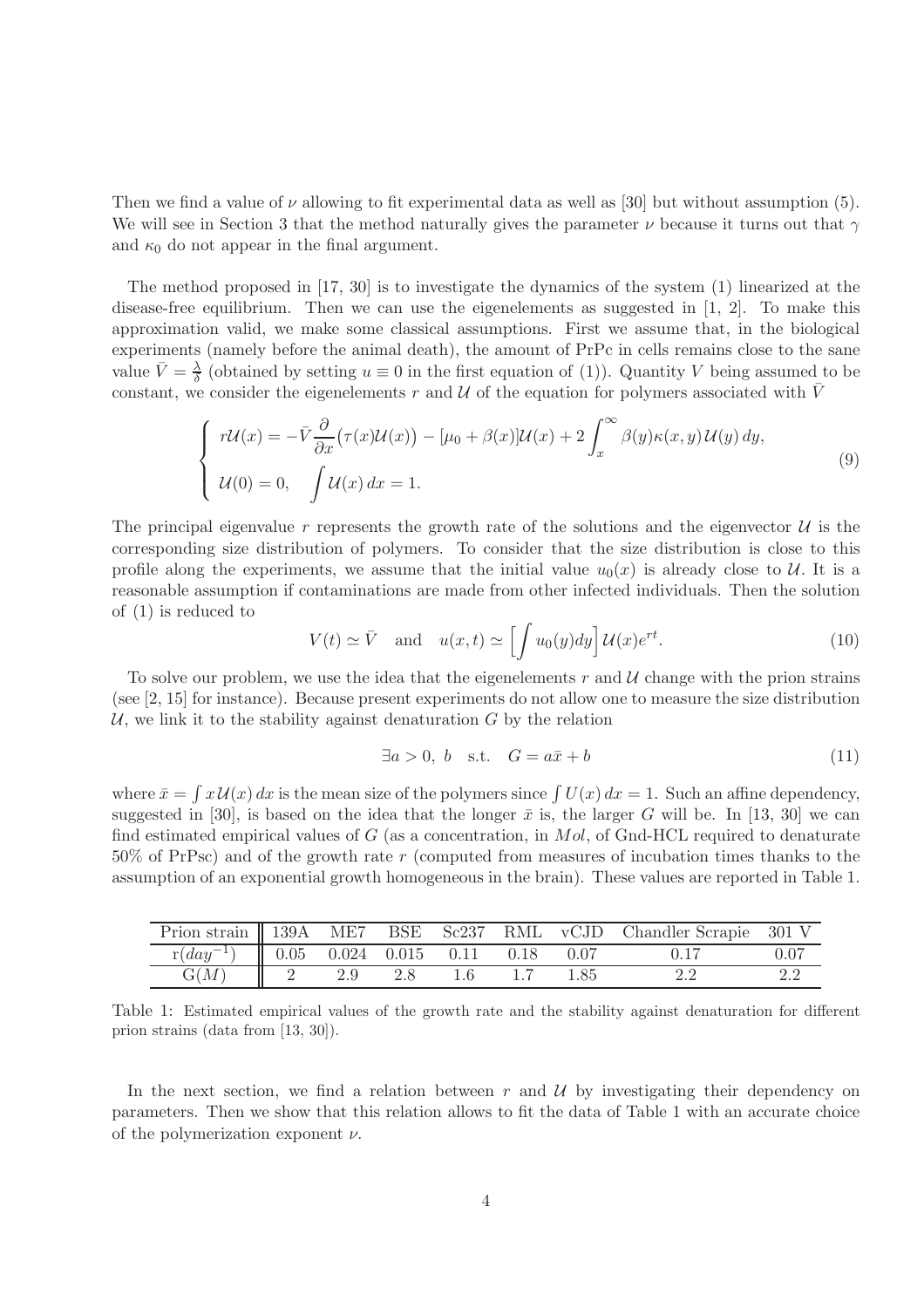### 3 Results

Proving the existence of solutions to the eigenvalue problem (9) is not easy and the theory was first developed in [25, 19]. In [5] we could treat singular polymerization and fragmentation rates as investigated here. It is proved in [5, 19] that solutions exist under the condition

$$
\gamma + 1 - \nu > 0. \tag{12}
$$

Moreover, following the idea of  $[8]$ , we are able to give the dependency of r and U on parameters V,  $\mu_0$ ,  $\beta_0$  and  $\tau_0$  for given  $\gamma$ ,  $\nu$  and  $\kappa_0$  (unknown but strain-independent). Define  $r_1$  and  $\mathcal{U}_1$  by the eigenequation given for  $\beta_0 = \bar{V}\tau_0 = 1$  and  $\mu_0 = 0$  by

$$
r_1 \mathcal{U}_1(x) = -\frac{\partial}{\partial x} \left( x^{\nu} \mathcal{U}_1(x) \right) - x^{\gamma} \mathcal{U}_1(x) + 2 \int_x^{\infty} y^{\gamma} \kappa_0 \left( \frac{x}{y} \right) \mathcal{U}_1(y) \frac{dy}{y}.
$$
 (13)

Then  $r_1$ ,  $U_1$  depend only on  $\gamma$ ,  $\nu$ ,  $\kappa_0$  and we have the following lemma which we use later on.

**Lemma 1** The eigenelements r and U solution of (9) satisfy

$$
r = (V\tau_0)^{\frac{\gamma}{1+\gamma-\nu}} \beta_0^{\frac{1-\nu}{1+\gamma-\nu}} r_1 - \mu_0 \quad and \quad \mathcal{U}(x) = \left(\frac{\beta_0}{V\tau_0}\right)^{\frac{1}{1+\gamma-\nu}} \mathcal{U}_1\left(\left(\frac{\beta_0}{V\tau_0}\right)^{\frac{1}{1+\gamma-\nu}} x\right). \tag{14}
$$

Proof. The proof is based on a homogeneity argument. First we write (9) as

$$
\frac{r+\mu_0}{V\tau_0}\mathcal{U}(x) = -\frac{\partial}{\partial x}\left(x^{\nu}\mathcal{U}(x)\right) - \frac{\beta_0}{V\tau_0}x^{\gamma}\mathcal{U}(x) + 2\frac{\beta_0}{V\tau_0}\int_x^{\infty} y^{\gamma}\kappa_0\left(\frac{x}{y}\right)\mathcal{U}(y)\frac{dy}{y}
$$
(15)

and we set  $\alpha = \frac{\beta_0}{V \tau}$  $\frac{\beta_0}{V\tau_0}$  and  $R = \frac{r+\mu_0}{V\tau_0}$  $\frac{\partial^2 \psi}{\partial x \partial y}$ . The rescaled function v defined by  $\mathcal{U}(x) = \alpha^k v(\alpha^k x)$  satisfies the equation

$$
\alpha^k R v(x) = -\alpha^{k(2-\nu)} \frac{\partial}{\partial x} \left( x^{\nu} v(x) \right) - \alpha^{k+1-k\gamma} x^{\gamma} v(x) + 2\alpha^{k+1-k\gamma} \int_x^{\infty} y^{\gamma} \kappa_0 \left( \frac{x}{y} \right) v(y) \frac{dy}{y}.
$$
 (16)

We choose  $k = \frac{1}{1+\gamma-\nu}$  (what is possible since (12) is satisfied) and obtain

$$
\alpha^{\frac{\nu-1}{1+\gamma-\nu}} Rv(x) = -\frac{\partial}{\partial x} \left( x^{\nu} v(x) \right) - x^{\gamma} v(x) + 2 \int_x^{\infty} y^{\gamma} \kappa_0 \left( \frac{x}{y} \right) v(y) \frac{dy}{y}.
$$
 (17)

Comparing (13) and (17), the uniqueness of eigenelements ensures that

$$
R = \alpha^{\frac{1-\nu}{1+\gamma-\nu}} r_1 \quad \text{and} \quad v(x) = \mathcal{U}_1(x) \tag{18}
$$

because  $\int v(x)dx = \int \mathcal{U}(x)dx$ , and the lemma is proved.  $\Box$ 

We are now able to give the dependency of r and  $\bar{s}$  on parameters  $\beta_0$ ,  $\tau_0$  and  $\mu_0$ . The mean length of the aggregates at time  $t$  is defined as the quotient  $\int xu(x,t) dx$  $\frac{\int u(x,t) dx}{\int u(x,t) dx}$ . So, using the approximation (10), we obtain that this quantity is constant in time and equal to

$$
\bar{x} = \int x \, \mathcal{U}(x) \, dx. \tag{19}
$$

Then, thanks to Lemma 1, we conclude to the following corollary.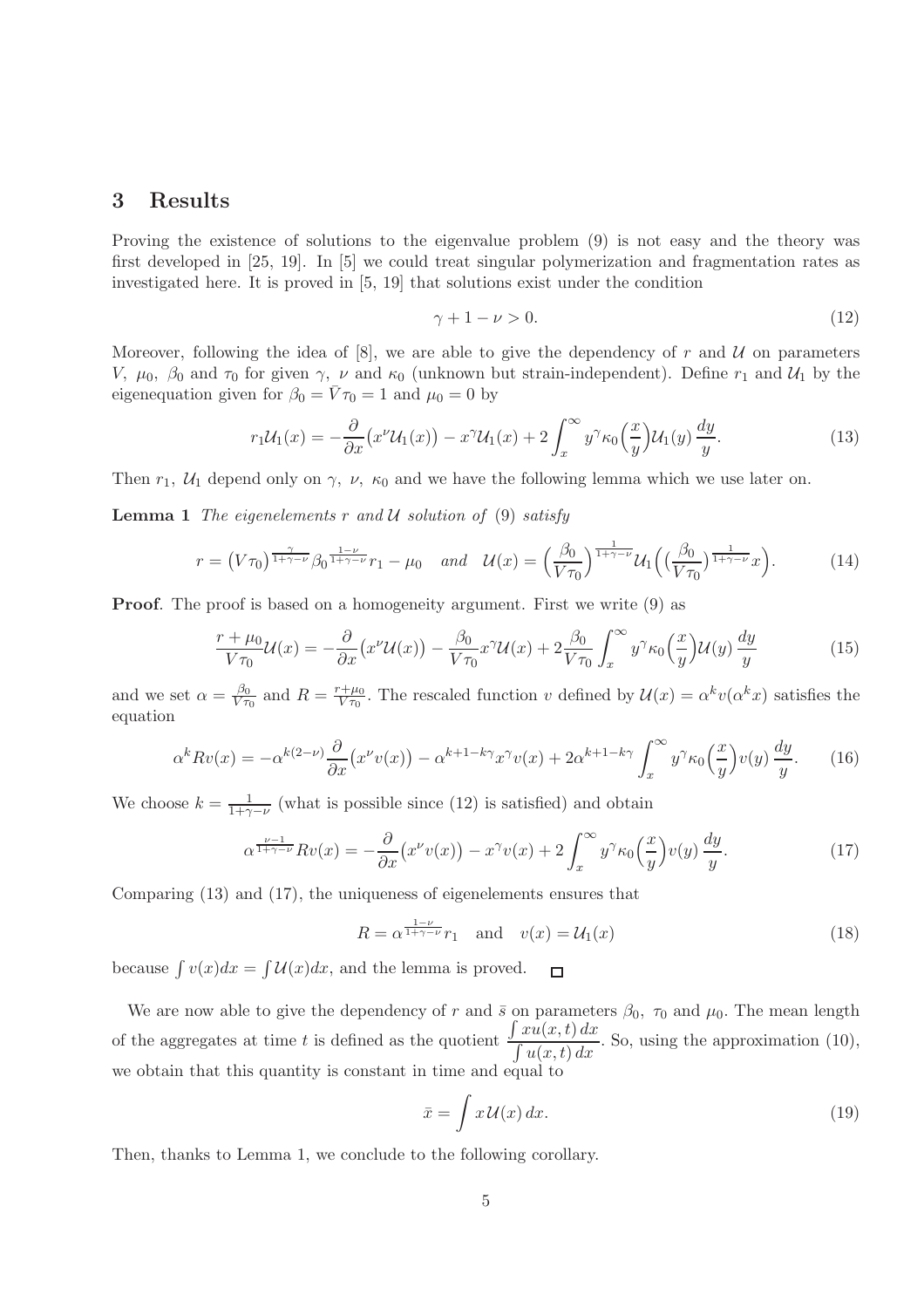**Corollary 1** Under assumptions (6)-(8) and (12), there are two constants  $r_1$  and  $\bar{x}_1$  (depending only on  $\gamma$ ,  $\nu$  and  $\kappa_0$ ) such that

$$
r = \left(V\tau_0\right)^{\frac{\gamma}{1+\gamma-\nu}} \beta_0^{\frac{1-\nu}{1+\gamma-\nu}} r_1 - \mu_0 \qquad \text{and} \qquad \bar{x} = \left(\frac{V\tau_0}{\beta_0}\right)^{\frac{1}{1+\gamma-\nu}} \bar{x}_1. \tag{20}
$$

 $\int_{1+\gamma-\nu}^{\frac{1}{1+\gamma-\nu}} \bar{x_1}$  with  $\bar{x_1} = \int x \mathcal{U}_1(x) dx$ . **Proof.** Using Lemma 1, we immediately have  $\bar{x} = \left(\frac{V\tau_0}{\sigma}\right)$  $\Box$  $\beta_0$ 

We have obtained the dependency of r and  $\bar{x}$  on the a priori strain-dependent parameters  $\beta_0$  and  $\tau_0$ . Using assumption (11), we deduce the dependency of the stability against denaturation G

$$
G = a \left(\frac{V\tau_0}{\beta_0}\right)^{\frac{1}{1+\gamma-\nu}} \bar{x_1} + b. \tag{21}
$$

In paper [30], the exponent  $\gamma$  of the fragmentation rate is equal to 1. Here we do not impose any value for  $\gamma$  but, nevertheless, we consider that it is positive. Indeed the larger the polymers are, the easier they break themselves. Consequently a strain-dependency of  $\tau_0$  cannot lead to a decreasing correspondance between r and G, as observed in Figure 1, since we have assumed that  $\gamma + 1 - \nu$  and a are positive. Thus it indicates that the key strain-dependent parameter should be  $\beta_0$ . With this assumption, we obtain an implicit expression of  $G$  as a function of  $r$ 

$$
G = A(r + \mu_0)^{\frac{1}{\nu - 1}} + b \tag{22}
$$

where  $A$  and  $b$  are constants (namely strain-independent). This model is used to fit the data.



|         | $Ar^{\overline{\nu-1}}+b$ | $A(r+\mu_0)^{\frac{1}{\nu-1}}+b$ |
|---------|---------------------------|----------------------------------|
| $\nu$   | $-0.482$                  | 0.316                            |
| $\mu_0$ |                           | 0.023                            |
|         | 0.083                     | 0.01                             |
|         | 1.54                      | 1.69                             |
|         | 0.7                       | 0.72                             |

Figure 1: Experimental values of  $G$  and  $r$  for different strains are plotted (circles). Then these data are fitted using the reduced model (22) with  $\mu_0 = 0$  and  $\mu_0$  free.

Table 2: Best fitting parameters obtained with the two different models. The correlation coefficient  $R^2$  is also reported in the last row.

First we assume as in [30] that the death rate  $\mu_0$  is equal to zero. Then we obtain a model already considered by [30] (Table 3, page 5). In our framework, we can also let  $\mu_0$  be free and fit the data with the model (22). As we can see in Table 2, the accuracy of the fitting is a little bit better with this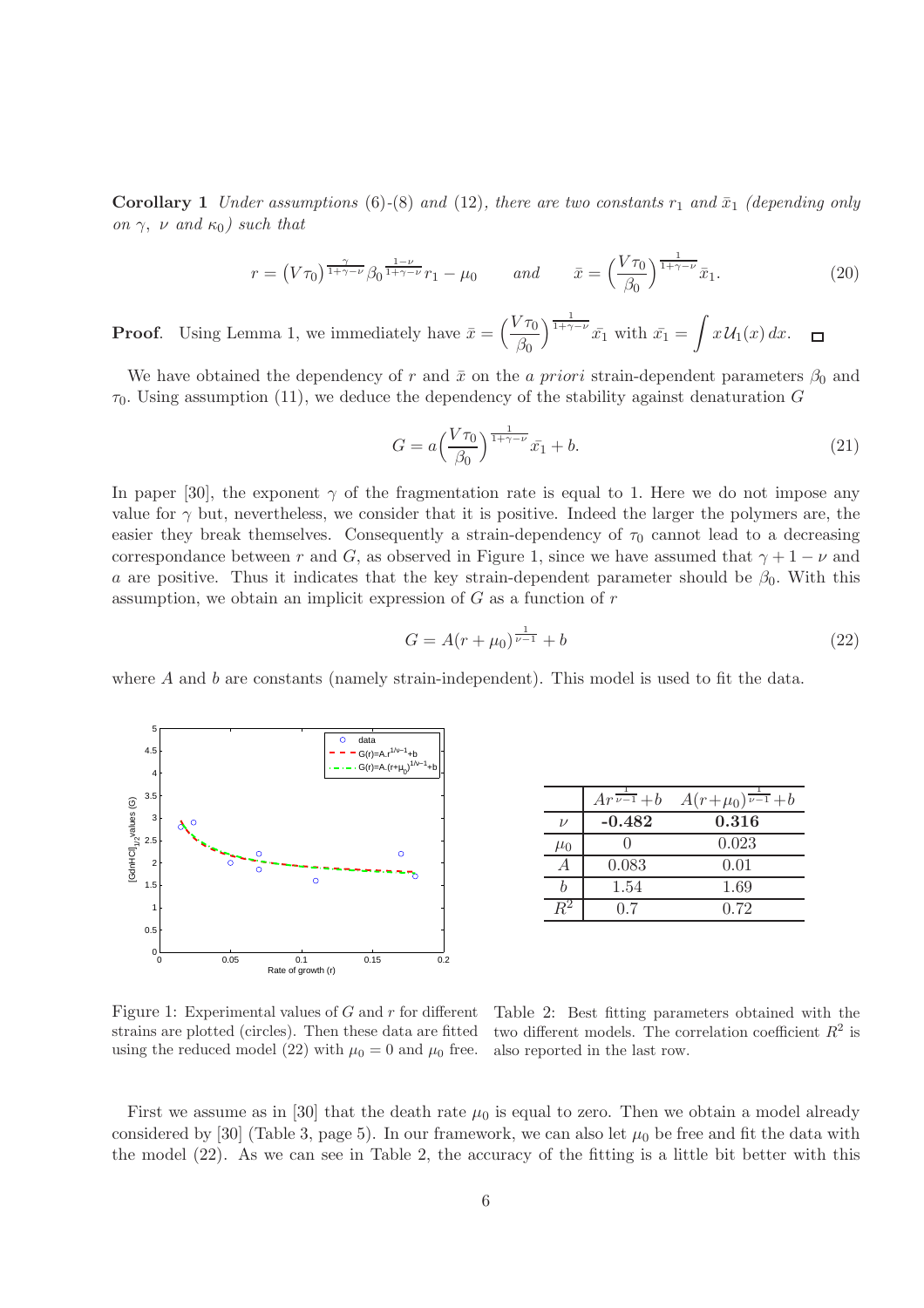generalisation than in the case  $\mu_0 = 0$ . But the most significant difference between the two fittings is the shape of  $\tau$ : it is a decreasing function of x in the first case  $(\nu < 0)$  and it is an increasing function in the second case  $(\nu > 0)$ .

## 4 Conclusion and Perspectives

Thanks to a larger class of parameters than [30], we are able to fit the experimental data by considering only the fragmentation rate to be dependent on strains. We even obtain a more general model and so a more accurate fitting. But, because the parameters profiles are not a priori known, we cannot find  $\bar{x}$  from experimental data and have to postulate a particular dependency (11) whereas this was a consequence of the model in [30]. To validate it, new data are necessary, for instance values of  $\bar{x}$ obtained by an experimental size distribution.

A consequence of the method is the prescription of the shape of the polymerization rate from experimental data, and also the death rate  $\mu_0$ . Nevertheless, we notice a significant difference between the two recovered exponents  $\nu$  obtained by assuming that  $\mu_0 = 0$  or not. Particularly one is negative and the other one positive (see Table 2). The idea to compare parameters from different strains has been deeply exploited here. But the fact that there are only few different strains in comparison to the number of fitting parameters is a weakness for precise fitting and precise determination of  $\tau$ . Some parameters such as  $\mu_0$  or b should be previously determined by another method and other data. Furthermore the parameters of model (1) could have a size-dependency more general than power laws. A complete inverse problem is to recover all the size-dependent parameters from experimental data without the restriction to a class of shape. This problem is very complicated even though first elementary models are treated in [4, 26, 23]. Moreover it requires more information such as the size distribution  $U$  and not only the mean size  $\bar{x}$ .

#### Aknowledgment

This work has been partly supported by ANR grant project TOPPAZ.

#### References

- [1] V. Calvez, N. Lenuzza, M. Doumic, J.-P. Deslys, F. Mouthon, and B. Perthame. Prion dynamic with size dependency - strain phenomena. J. of Biol. Dyn., in press, 2008.
- [2] V. Calvez, N. Lenuzza, D. Oelz, J.-P. Deslys, P. Laurent, F. Mouthon, and B. Perthame. Size distribution dependence of prion aggregates infectivity. Math. Biosci., 1:88–99, 2009.
- [3] M. Doumic, T. Goudon, and T. Lepoutre. Scaling limit of a discrete prion dynamics model. CMS, accepted, 2009.
- [4] M. Doumic, B. Perthame, and J. Zubelli. Numerical solution of an inverse problem in sizestructured population dynamics. Inverse Problems, 25(electronic version):045008, 2009.
- [5] M. Doumic Jauffret and P. Gabriel. Eigenelements of a general aggregation-fragmentation model. M3AS, in press, June 2010.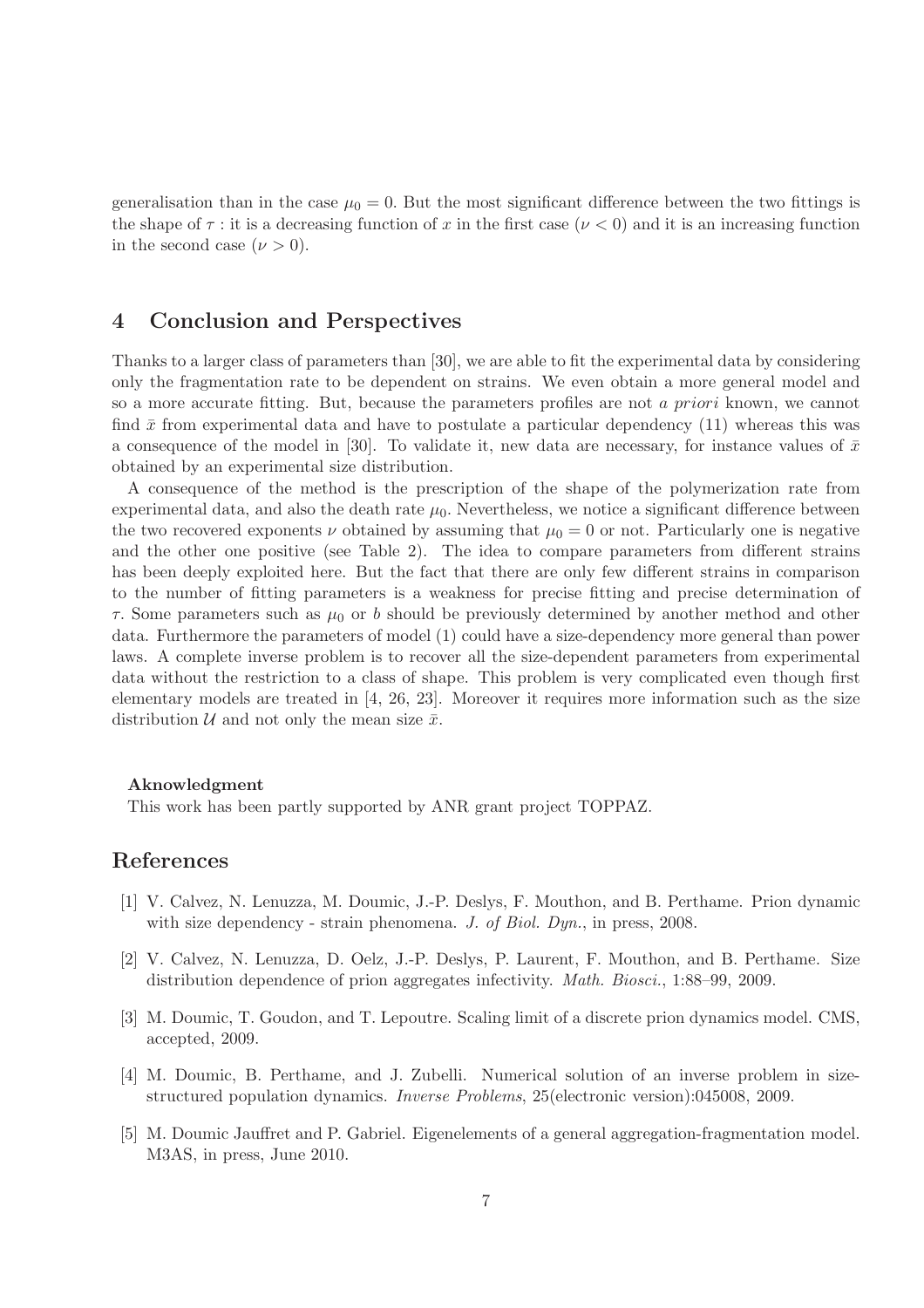- [6] H. Engler, J. Pruss, and G. Webb. Analysis of a model for the dynamics of prions ii. J. of Math. Anal. and App., 324(1):98–117, 2006.
- [7] M. Escobedo and S. Mischler. Dust and self-similarity for the Smoluchowski coagulation equation. Ann. Inst. H. Poincaré Anal. Non Linéaire, 23(3):331–362, 2006.
- [8] M. Escobedo, S. Mischler, and M. Rodriguez Ricard. On self-similarity and stationary problem for fragmentation and coagulation models. Ann. Inst. H. Poincaré Anal. Non Linéaire,  $22(1):99-125$ , 2005.
- [9] H. Fraser and A. G. Dickinson. Scrapie in mice : Agent-strain differences in the distribution and intensity of grey matter vacuolation. Journal of Comparative Pathology,  $83(1):29-40$ , 1973.
- [10] M. Greer, L. Pujo-Menjouet, and G. Webb. A mathematical analysis of the dynamics of prion proliferation. J. Theoret. Biol., 242(3):598–606, 2006.
- [11] M. L. Greer, P. van den Driessche, L. Wang, and G. F. Webb. Effects of general incidence and polymer joining on nucleated polymerization in a model of prion proliferation. SIAM Journal on Applied Mathematics, 68(1):154–170, 2007.
- [12] P. Laurençot and C. Walker. Well-posedness for a model of prion proliferation dynamics. J. Evol.  $Equ., 7(2):241-264, 2007.$
- [13] G. Legname, H.-O. B. Nguyen, I. V. Baskakov, F. E. Cohen, S. J. DeArmond, and S. B. Prusiner. Strain-specified characteristics of mouse synthetic prions. Proceedings of the National Academy of Sciences of the United States of America, 102(6):2168–2173, 2005.
- [14] G. Legname, H.-O. B. Nguyen, D. Peretz, F. E. Cohen, S. J. DeArmond, and S. B. Prusiner. Continuum of prion protein structures enciphers a multitude of prion isolate-specified phenotypes. Proceedings of the National Academy of Sciences, 103(50):19105–19110, 2006.
- [15] N. Lenuzza. Modélisation de la réplication des Prions: implication de la dépendance en taille des  $aqr\acute{e}qats$  de PrP et de l'hétérogénéité des populations cellulaires. PhD thesis, Paris, 2009.
- [16] J. Masel, N. Genoud, and A. Aguzzi. Efficient inhibition of prion replication by prp-fc2 suggests that the prion is a prpsc oligomer. Journal of Molecular Biology,  $345(5):1243 - 1251$ ,  $2005$ .
- [17] J. Masel, V. Jansen, and M. Nowak. Quantifying the kinetic parameters of prion replication. Biophysical Chemistry, 77(2-3):139 – 152, 1999.
- [18] J. Masel and V. A. Jansen. Designing drugs to stop the formation of prion aggregates and other amyloids. *Biophysical Chemistry*,  $88(1-3):47 - 59$ , 2000.
- [19] P. Michel. Existence of a solution to the cell division eigenproblem. Math. Models Methods Appl. Sci.,  $16(7, \text{suppl.})$ :1125–1153, 2006.
- [20] P. Michel, S. Mischler, and B. Perthame. General entropy equations for structured population models and scattering. C. R. Math. Acad. Sci. Paris, 338(9):697–702, 2004.
- [21] P. Michel, S. Mischler, and B. Perthame. General relative entropy inequality: an illustration on growth models. J. Math. Pures Appl. (9), 84(9):1235–1260, 2005.